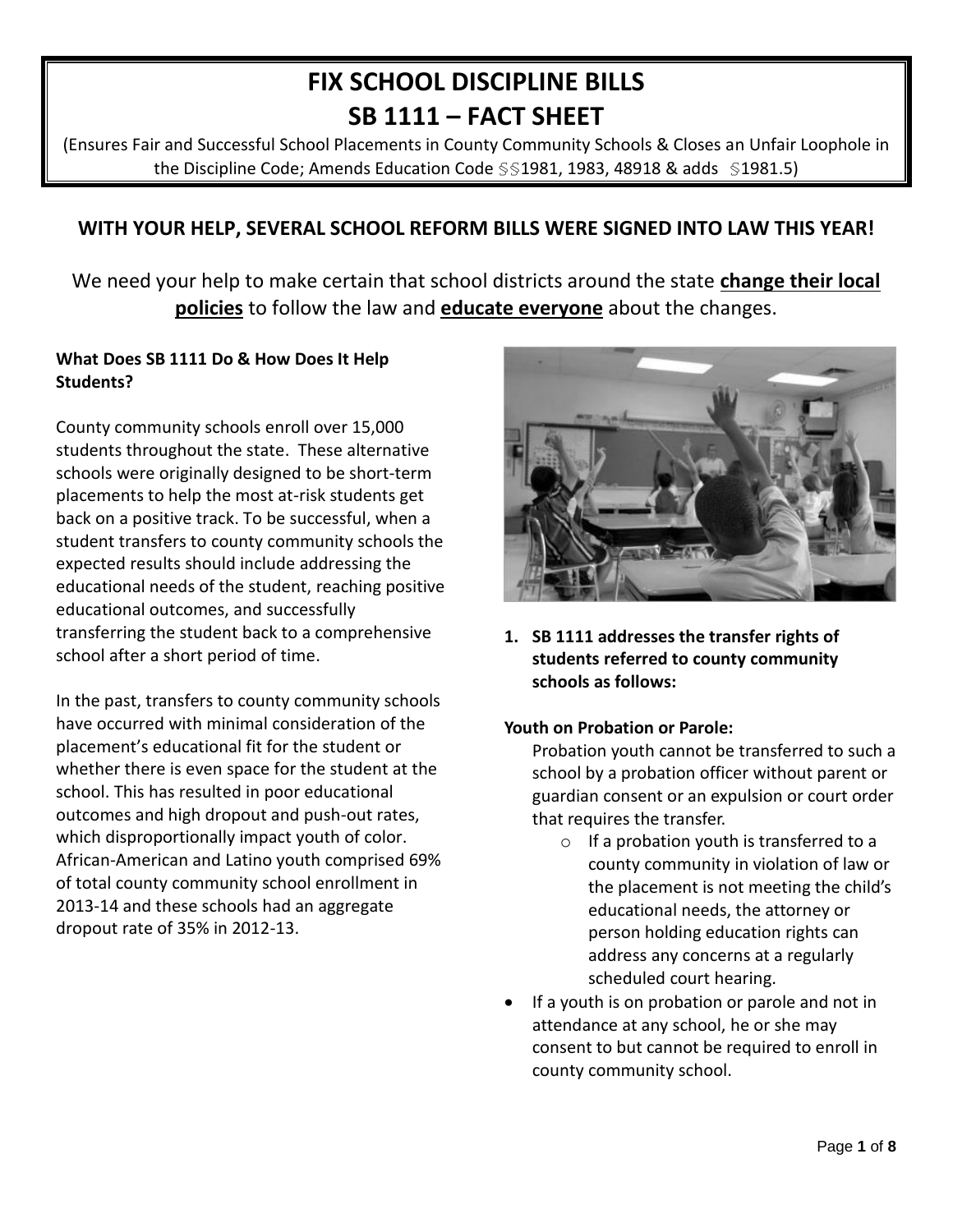## **Effective School Attendance Review Boards Transfers:**

- If a School Attendance Review Board (SARB) recommends placement in a county community school, a student shall not be referred by the school district unless, the school district and county office determine space is available, the school can meet the educational needs, and the education rights holder has not objected based on reasonable safety concerns, location or transportation access, or because the school does not meet the pupil's educational needs.
- If an education rights holder objects, the school district must either address the concern or find another alternative place in a comprehensive or continuation school within the district.
- **If all other options have been offered, the** school district may still refer the pupil to the county community school.

## **Right to Return to Prior School or Another Appropriate School in The District:**

• Any pupil transferred based on a SARB recommendation has the right to return to his or her prior school or another appropriate school in the District at the end of the semester following the semester when the acts leading to referral occurred. This right is available until the pupil turns 19, except that youth in special education have the right to return until they turn 22.

## **Homeless and Foster Youth Cannot Be Automatically Placed:**

 Clarifies that federal and state law prohibits placement of homeless and foster youth based on their status in alternative placements, like a county community school. Such youth have a right to stay in their school of origin or a school that meets their best interests.

# **Voluntary Transfers to County Community Schools and Right to Rescind Placement:**

 When a pupil's education rights holder requests a transfer to a County Community school, the school district must determine that the placement will promote the student's

educational interests and that there is space available before transferring the student.

 Clarifies that students who voluntarily transfer but later decide to return to their school district shall be immediately reenrolled in their prior school or, with education rights holder consent, another appropriate school.

## **Enrollment After Being Readmitted from Expulsion or Court-Ordered Placement:**

 A student who has been readmitted in his or her school district after successfully completing a term of expulsion or after a court-ordered school placement has been completed has the right to return to his or her former school or another comprehensive school in the District.

## **Independent Study is Voluntary and Requires Parental Consent:**

 Makes it clear that County Community Schools cannot place students in independent study without parental consent and other protections in the Education Code.

## **Rights of Students with Special Needs and English Learners:**

 Ensures that students with special needs and English Learner students receive the protections they are entitled to if they attend these schools and reiterates that such students cannot be transferred to county community schools that cannot meet their needs.

SB 1111 will improve student success, help local county education entities meet the needs of these students, reduce improper transfers, and increase graduation rates --- especially among the students most at-risk for school push-out!

## **2. Students Who Win Expulsion Hearings May Not Be Involuntarily Transferred:**

Under current law, students who win their expulsion hearings can be barred from returning to their original school and involuntarily transferred to an alternative school indefinitely without any process to return to their original school. SB 1111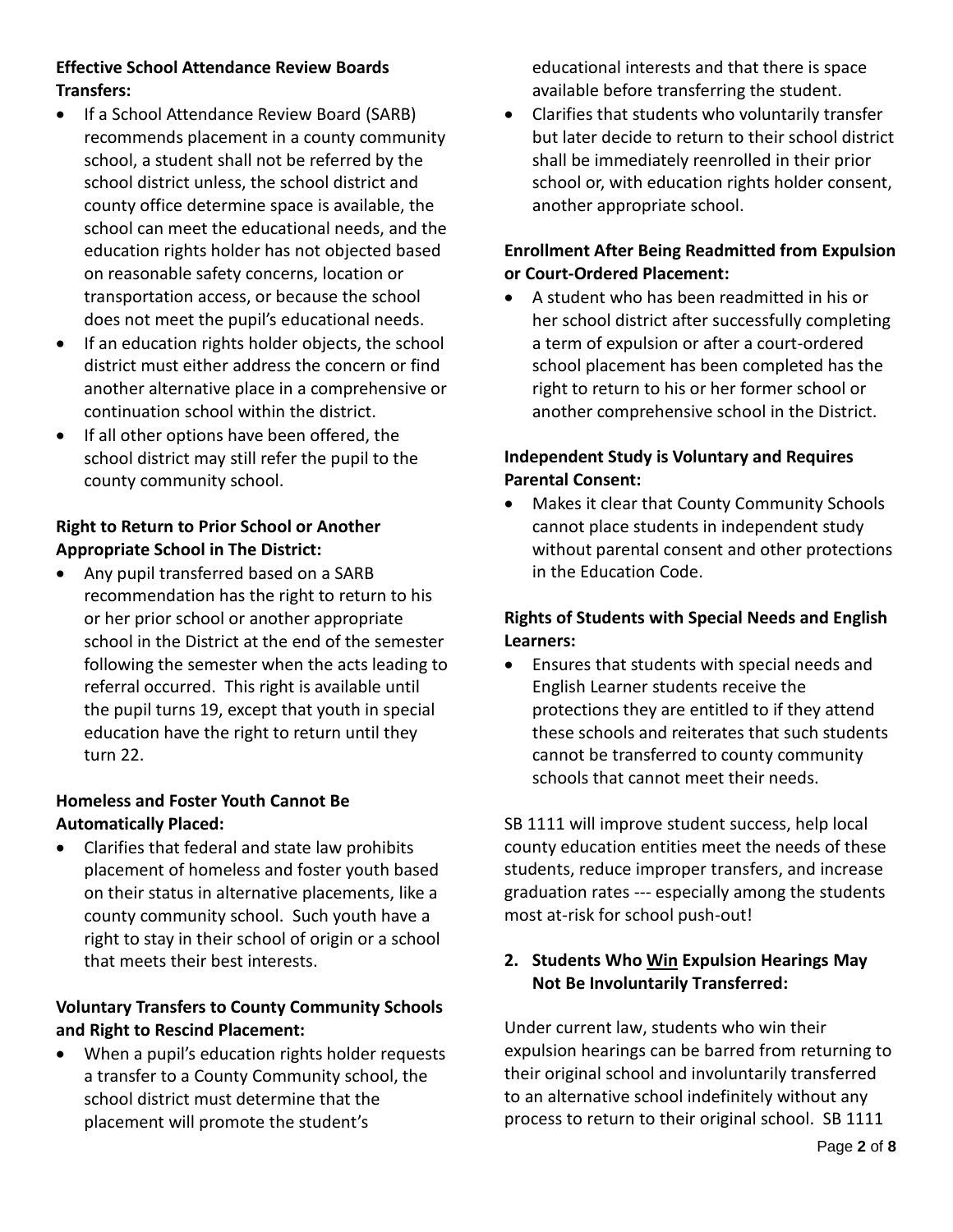closes this loophole in the discipline code and provides that students who win their expulsion hearings, except those found to have committed a mandatory expulsion offense, have the right to return to their original school and cannot be involuntarily placed in the same county community school as expelled students.

At the end of this fact sheet, you can find the exact text of SB 1111. The bill goes into effect on January 1, 2015!

### **How can you help make certain your school district follows the new law?**

California law is clear, school board policies must be consistent with law and parents have a right to be informed in advance about school rules, including those related to attendance options and residency requirements. Educ. Code §§ 51101; 48980.

### **What can I do to help?**

When the new law takes effect on January 1, 2015, you can help make certain your school district or county office of education is following it by:

- 1. **Requesting** a copy of the district or county's policies, rules, and procedures governing enrollment, transfers, independent study and discipline from the Superintendent and note you are asking under the Public Records Act.
- 2. **Checking:** Do the policies, rules or procedures include the new law?
- 3. **Advocating** for the county office of education, school district and your local school to change the policies and to educate all school personnel, parents, and students!
- 4. **Meet with the Superintendent (and/or principal)** and request that they update enrollment, transfer and discipline policies. Ask them to set up a monitoring process to ensure all transfers are in compliance with

the new law. Bring other parents, students and community members who care about school reform and fixing school discipline.

- 5. **Spread the word:** Educate parents and students, public defender's offices and parents of students in juvenile court about these new laws.
- 6. **Ask your school board member for a hearing and information:** Submit a Public Records Act request (a letter where you mention that you would like the information based on the Public Records Act) and/or ask the school board to hold a hearing on the impact of SB 1111, including information about:
	- 1. The number of students transferred with information about race, ethnicity, language and special needs status;
	- 2. Whether youth of color are disproportionately impacted by the transfer process?
	- 3. How many students enrolled in the county community school are currently on Independent Study and why?
	- 4. How many students need to be informed of the right to return to their prior school or another school in the District on January 1, 2015?
	- 5. The number of juvenile justice, foster care, and homeless youth enrolled in county community schools and when they will be provided with notice of the right to transfer to a regular, comprehensive school and/or their school of origin;
	- 6. The number of students who won their expulsion hearing but could not return to their original school and when these youth will receive an opportunity to transfer to the prior school or to request another placement that better meets their educational needs.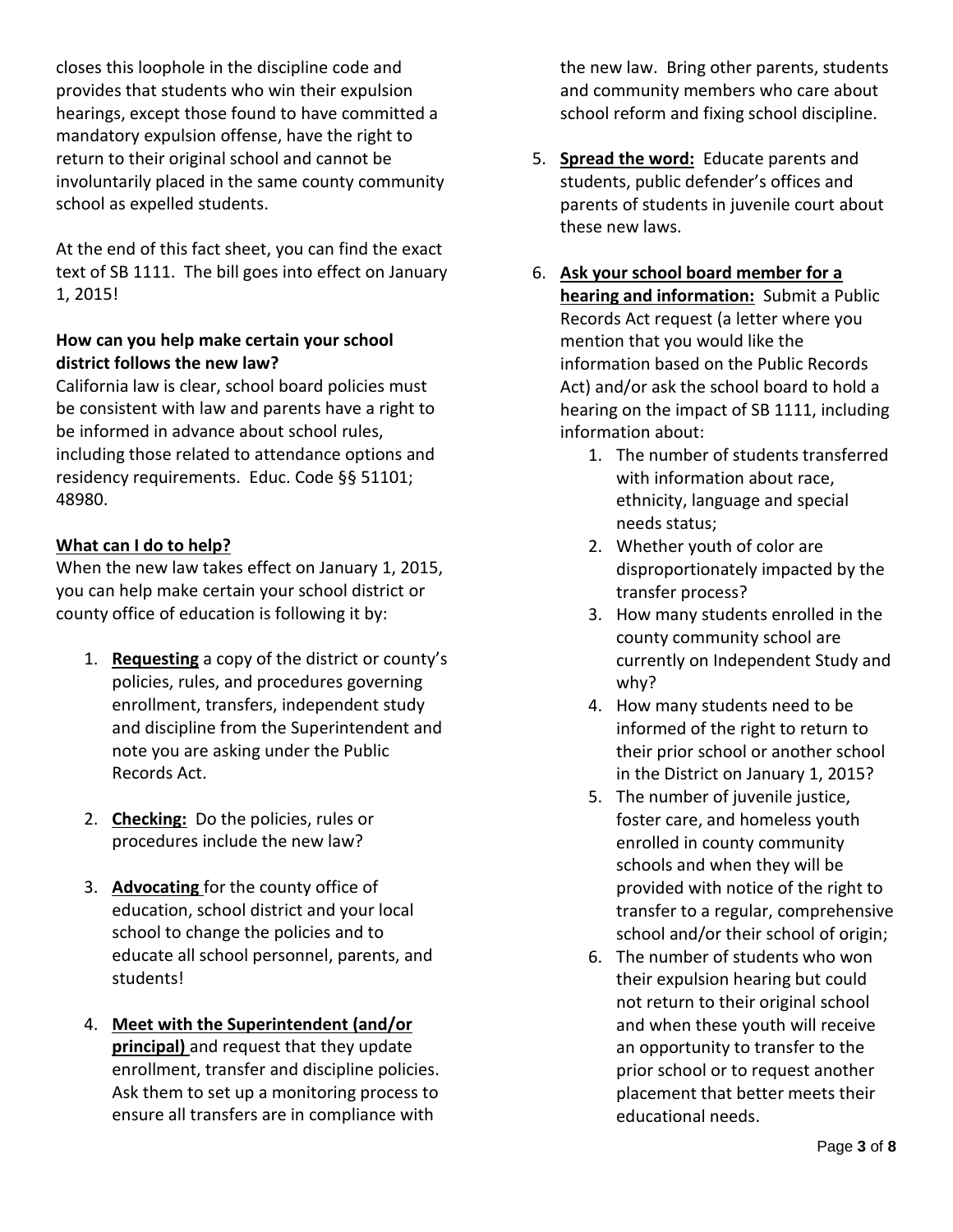7. **Report any problems:** If you see that students' rights are being violated or a school district refuses to follow the law, go to [FixSchoolDiscipline.org](http://www.fixschooldiscipline.org/) and click on "Get Support" to report any problems you see.

### **So, what EXACTLY does the law say?**

The specific changes to existing law are in red, in italics and underlined below:

#### **EC §1981 – Amended**

The county board of education may enroll *pupils* in a *county* community school pupils who are any of the following:

(a) Expelled from a school district for any reason other than those specified in subdivision (a) or (c) of Section 48915.

(b) (1) Referred to *a* county community schools *school* by a school district as a result of the recommendation by a school attendance review board or pupils whose school districts of attendance have, at the request of the pupil's parent or guardian, approved the pupil's enrollment in a county community school. *board. A pupil shall*  not be referred to a county community school by a school district pursuant to this subdivision unless the school *district and the county office of education determine all of the following:* 

 *(A) The county community school has space available to enroll the pupil.* 

 *(B) The county community school meets the educational needs of the pupil.* 

 *(C) (i) The parent, guardian, or responsible adult of the pupil has not expressly objected to the referral based on one or more of the following reasons:* 

*(I) Reasonable concerns related to the pupil's safety.* 

*(II) Geographic accessibility.* 

*(III) Inability to transport.* 

*(IV) The school does not meet the pupil's educational needs.* 

*(ii) The school district may require the objection to be in writing if it has advised the parent, guardian, or responsible adult that they may object, in writing, for one of these reasons.* 

*(2) If the county community school recommended pursuant to paragraph (1) is not geographically accessible to the pupil, the school attendance review board shall also include in its recommendation a school option for the pupil that is geographically accessible to the pupil and meets the criteria specified in paragraph (1). (3) If the parent, guardian, or responsible adult of the pupil objects for any of the reasons described in subclauses (I) to (IV), inclusive, of clause (i) of subparagraph (C) of paragraph (1), the school district may either address the express objection or find an alternative placement in another comprehensive or continuation school within the school district. If the school district has offered the pupil all other options, the school district may refer the pupil to the county community school.* 

*(4) The pupil has the right to return to his or her prior school or another appropriate school within his or her school district at the end of the semester following the semester when the acts leading to referral occurred. The right to return shall continue until the end of the pupil's 18th year of age, except that a pupil with exceptional needs, consistent with Section 56041 of this code and Section 1412(a)(1)(A) of Title 20 of the United States Code, shall have the right to return until he or she turns 22 years of age.*

(c) (1) Probation-referred pursuant to Sections 300, 601, 602, and 654 of the Welfare and Institutions Code. *(A) On probation, with or without the supervision of a probation officer and consistent with an order of a juvenile court, who are considered to be wards of the court under Sections 601 and 602 of the Welfare and*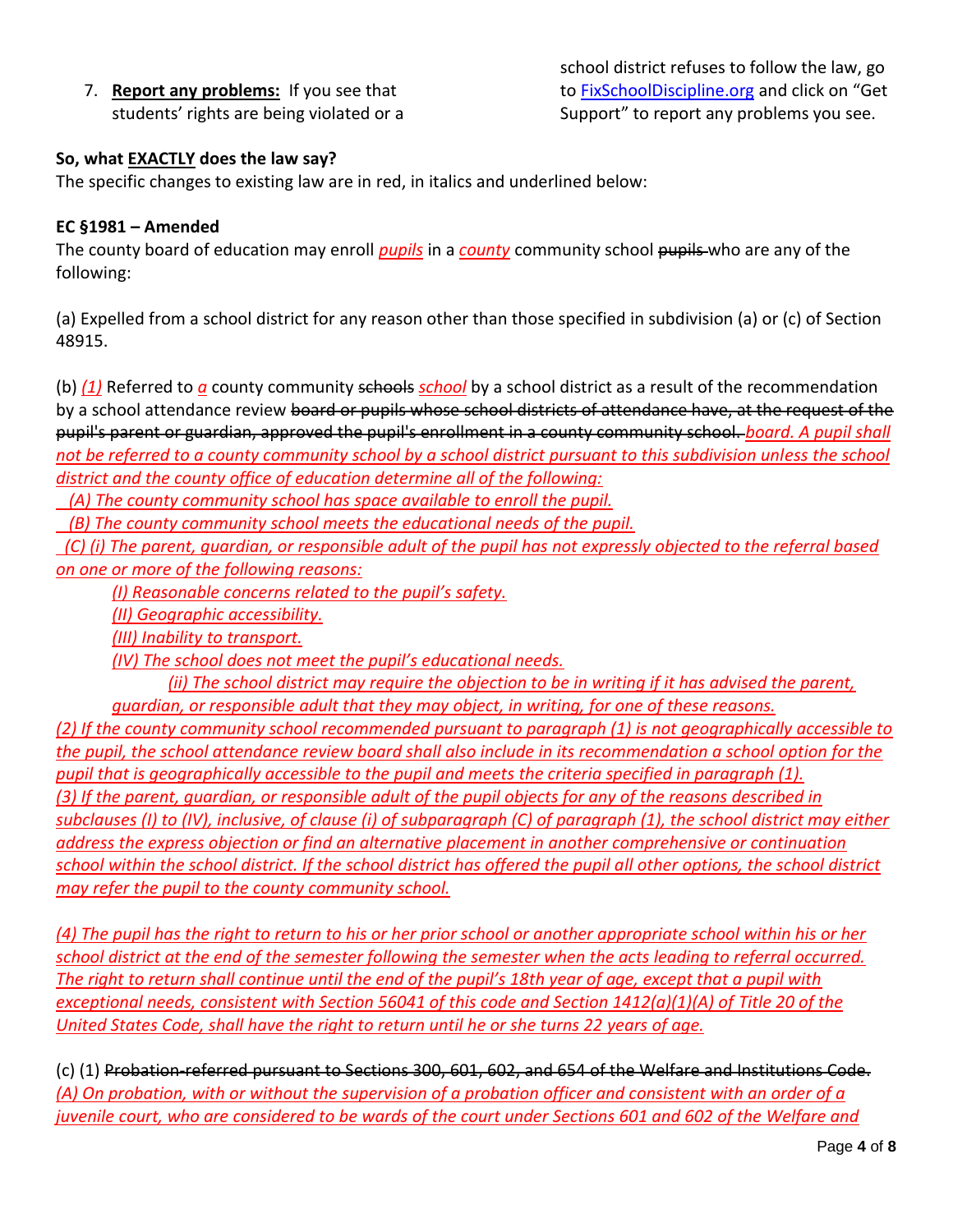*Institutions Code and ordered placed pursuant to Sections 725, 729.2, and 791 of, and paragraph (2) of subdivision (a) of Section 727 of, the Welfare and Institutions Code.* 

*(B) Under the supervision of a probation officer, with the consent of the minor and the minor's parent or guardian, pursuant to Section 654 of the Welfare and Institutions Code.* 

*(C) Under the supervision of a probation officer pursuant to Section 726 and paragraph (3) of subdivision (a) of Section 727 of the Welfare and Institutions Code with the consent of the pupil's parent, guardian, or* 

*responsible adult appointed by the juvenile court to make educational decisions for the pupil. The enrollment of a minor covered by this paragraph in a county community school shall be consistent with paragraph (2) of subdivision (c) of Section 726 of the Welfare and Institutions Code, which provides that all educational and school placement decisions shall seek to ensure that the youth is in the least restrictive educational program, has access to the academic resources, services, and extracurricular and enrichment activities that are available to all pupils, and are based on the best interests of the child.* 

*(D) Unless specifically ordered by a juvenile court, nothing in this subdivision shall be construed to conflict with the existing rights of a parent, guardian, or responsible adult appointed by the juvenile court pursuant to Section 726 of the Welfare and Institutions Code to make educational placement decisions for the minor. (E) With respect to a pupil's enrollment in a county community school pursuant to subparagraph (B) or (C), and consistent with paragraph (2) of subdivision (c) of Section 726 of the Welfare and Institutions Code and California Rule of Court 5.651, all of the following shall apply:* 

*(i) The attorney for, or the person holding the educational rights of, a pupil who is under the jurisdiction of the delinquency court may use the procedures set forth in California Rule of Court 5.651 to address any change of placement that results in the enrollment of the pupil in a county community school that is not his or her school of origin.* 

*(ii)* The attorney or the person holding the educational rights appointed by the court for a pupil who is under *the jurisdiction of the delinquency court may, during a regularly scheduled hearing, raise any concerns with respect to whether the enrollment of the pupil in a county community school is meeting the educational needs of the pupil.* 

*(iii) Nothing in this subparagraph is intended to limit in any way the rights or responsibilities of any person as set forth in paragraph (2) of subdivision (c) of Section 726 of the Welfare and Institutions Code and California Rule of Court 5.651.*

(2) On probation or parole and not in attendance *at* in any school. *, where enrollment is with the consent of the parent, guardian, or responsible adult, or the pupil, if he or she is 18 years of age or older. Nothing in this subdivision shall impact the provision of services or funding for youth up to 25 years of age pursuant to subdivision (b) of Section 1982, as that section read on September 25, 2013.*

(3) Expelled for any of the reasons specified in subdivision (a) or (c) of Section 48915.

*(4) Enrollment in a county community school pursuant to this subdivision shall be consistent with subdivision (b) of Section 48645.5.* 

*(d) Pupils whose school districts of attendance, or, for pupils who do not have school districts of attendance, school districts of residence, have, at the request of the pupil's parent, guardian, or responsible adult, approved the pupil's enrollment in a county community school, subject to the following:* 

*(1) A pupil shall not be enrolled in a county community school pursuant to this subdivision unless the school district determines that the placement will promote the educational interests of the pupil and the county community school has space available to enroll the pupil.* 

*(2) A parent, guardian, or responsible adult of a pupil enrolled in a county community school pursuant to this subdivision may rescind the request for the placement, and the pupil shall be immediately reenrolled in the*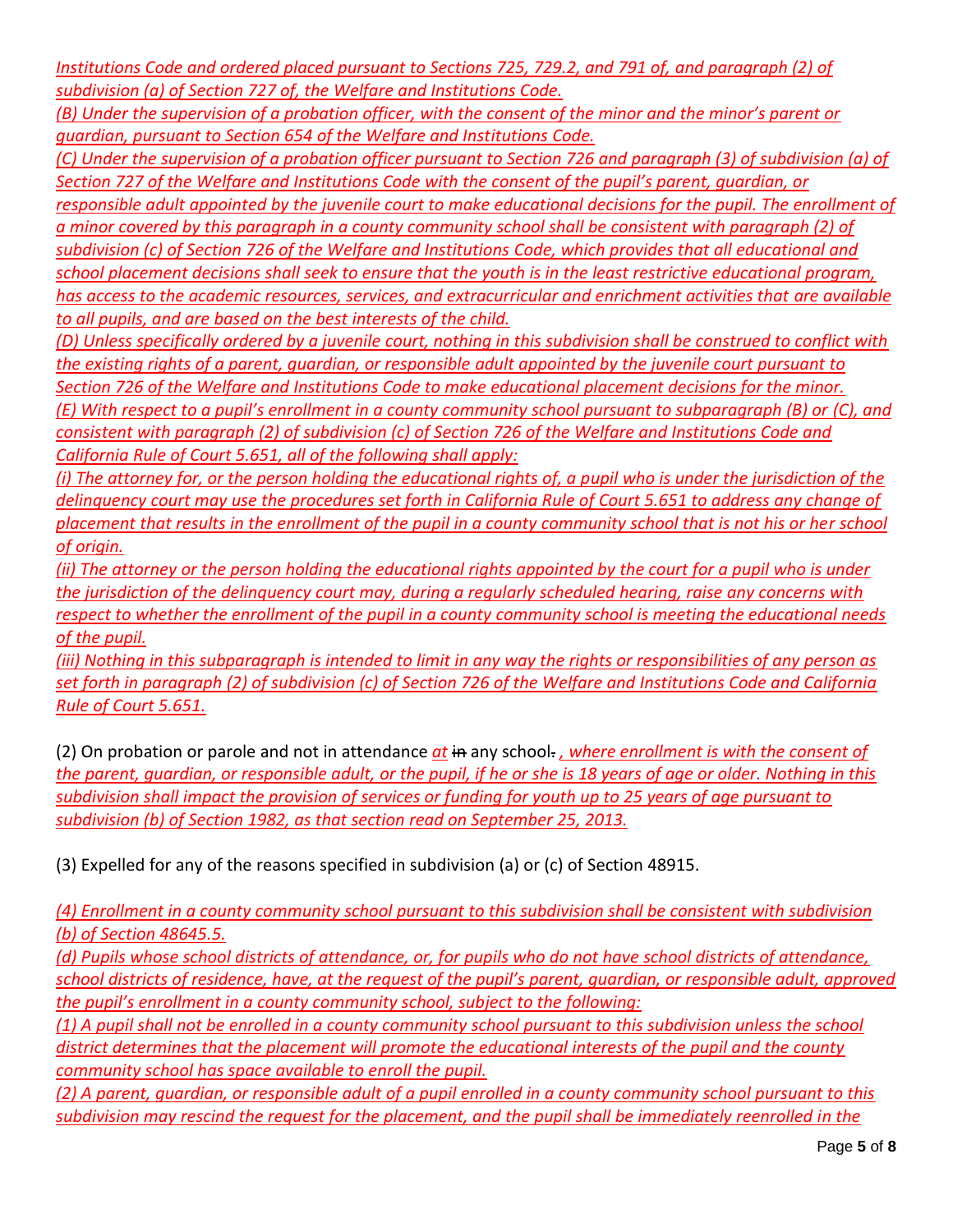*school that the pupil attended at the time of the referral, or, with the consent of the parent, guardian, or responsible adult, another appropriate school.* 

*(e) The procedures outlined in subdivisions (b) to (e), inclusive, of Section 51225.2 govern the transfer of credits, records, including special education records, and grades required pursuant to subdivision (a) of Section 48645.5 and Section 49068 when the pupil transfers to and from the county community school.*

*(f) For purposes of this section, "geographically accessible" means that the pupil can reasonably travel to and from the school and is able to pay for any transportation costs that are above and beyond the costs to attend his or her school of residence or prior school, whichever is farther away.*

#### **EC § [1981.2](javascript:submitCodesValues() – Repealed**

For purposes of this chapter, the term "homeless children" means either of the following:

(a) A schoolaged child who lacks a fixed, regular, and adequate nighttime residence.

(b) A schoolaged child who has a primary nighttime residence that is any of the following:

(1) A supervised publicly or privately operated shelter designed to provide temporary living accommodations.

(2) An institution that provides a temporary residence for individuals intended to be institutionalized.

(3) A temporary, makeshift arrangement in the accommodations of other persons.

(4) A public or private place not designed for, or ordinarily used as, a regular sleeping accommodation for human beings.

#### **EC § 1981.5 – Added**

*(a) A pupil who is involuntarily enrolled in a county community school pursuant to subdivision (a) of, or subparagraph (A) of paragraph (1) or paragraph (3) of subdivision (c) of, Section 1981 shall have the right to reenroll in his or her former school or another comprehensive school immediately after being readmitted from the expulsion order pursuant to Section 48916 or court-ordered placement. Nothing in this section is intended to limit the school placement options that a school district may recommend for a pupil being readmitted.* 

*(b) Consistent with the process and procedures set forth in Section 48916, only the governing board of the school district that issued the initial order or subsequent order to expel may extend the duration of an expelled pupil's placement in a county community school.*

### **EC § 1883 – Amended**

(a) Pupils enrolled in county community schools shall be assigned to classes or programs deemed most appropriate for reinforcing or reestablishing educational development.

(b) Such *These* classes or programs may include, but need not be limited to, basic educational skill development, on-the-job training, tutorial assistance, independent study requirements**,** school credit recovery assistance, tutorial assistance*,* and individual guidance activities.

*(c) To the extent that independent study is determined to satisfy the individually planned educational program described in subdivision (d) for a pupil attending a county community school, it shall meet all the requirements of Article 5.5 (commencing with Section 51745) of Chapter 5 of Part 28 of Division 4 of Title 2, including the requirement that entry into that program is voluntary.*

(c) *(d)* An individually planned educational program based upon an educational assessment shall be prescribed for each pupil.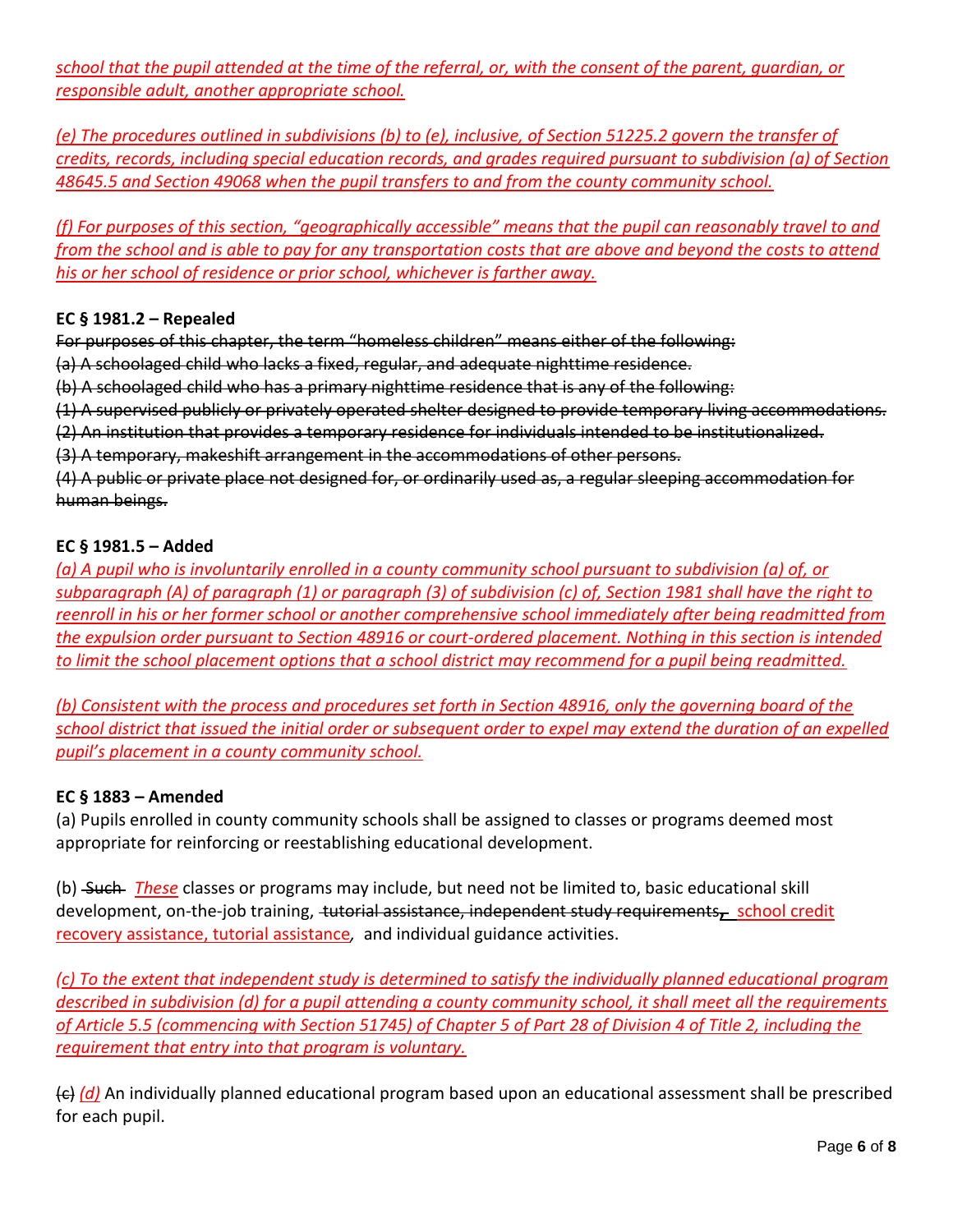(d) *(e)* The course of study of a county community school shall be adopted by the county board of education and shall enable each pupil to continue academic work leading to the completion of a regular high school program.

*(f) Pursuant to Part 30 (commencing with Section 56000) of Division 4 of Title 2 of this code, Chapter 33 (commencing with Section 1400) of Title 20 of the United States Code, and accompanying state and federal regulatory provisions, county boards of education operating county community schools shall ensure that assessments are administered in all areas of suspected disability and appropriate services and programs, as specified in a pupil's individualized education program, are provided.* 

*(g) County boards of education operating county community schools shall ensure that appropriate services and programs designed to address the language needs of pupils identified as English learners are provided in compliance with all applicable state and federal laws and regulatory provisions.*

### **EC § 48918 – Amended**

The governing board of each school district shall establish rules and regulations governing procedures for the expulsion of pupils. These procedures shall include, but are not necessarily limited to, all of the following: ...

(e) Within three schooldays after the hearing, the hearing officer or administrative panel shall determine whether to recommend the expulsion of the pupil to the governing board. *board of the school district*. If the hearing officer or administrative panel decides not to recommend expulsion, the expulsion proceedings shall be terminated and the pupil immediately shall be reinstated and permitted to return to  $\rightarrow$  the classroom instructional program, any other instructional program, a rehabilitation program, or any combination of these programs. *program from which the expulsion referral was made, unless the parent, guardian*, or *responsible adult of the pupil requests another school placement in writing.* Placement in one or more of these programs shall be made by the superintendent of schools *Before the placement decision is* made by the *parent, guardian, or responsible adult, the superintendent of schools* or the superintendent's designee after consultation *shall consult* with school district personnel, including the pupil's teachers, and the pupil's parent *parent, guardian,* or guardian. *responsible adult regarding any other school placement options for the pupil in addition to the option to return to his or her classroom instructional program from which the expulsion referral was made. If the hearing officer or administrative panel finds that the pupil committed any of the acts specified in subdivision (c) of Section 48915, but does not recommend expulsion, the pupil shall be immediately reinstated and may be referred to his or her prior school, or, another comprehensive school, or, pursuant to the procedures set forth in Section 48432.5, a continuation school of the school district.* The decision not to recommend expulsion shall be final.